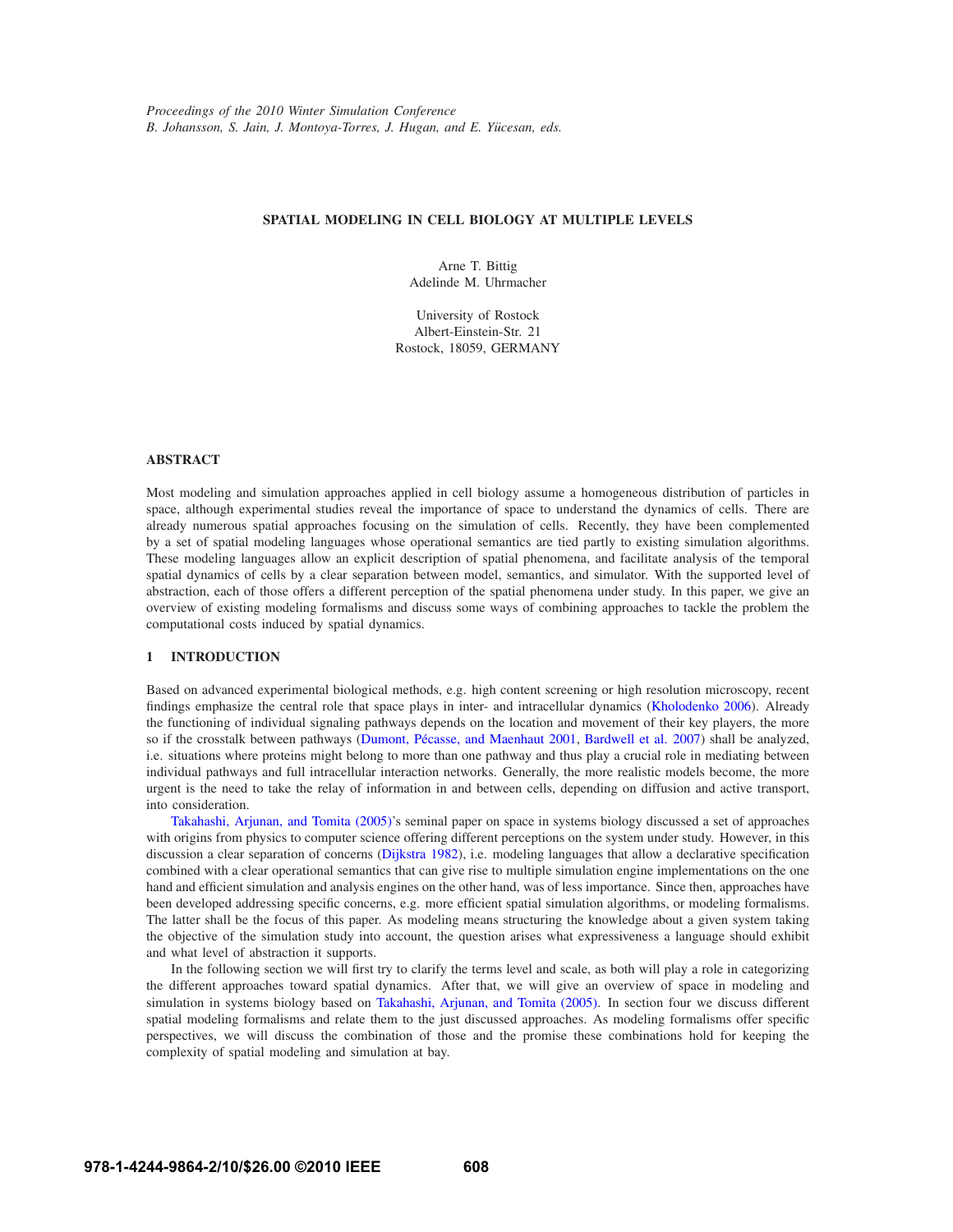# **2 LEVELS, SCALES, AND RESOLUTION IN SPATIAL MODELING**

The terms level, scale, and resolution refer to certain aspects of models or the modeled phenomena and their use varies from research field to field. While multi-level, multi-scale, and multi-resolution are sometimes used synonymously (Weinan and Engquist 2003, Brandt 2001, Dolbow, Khaleel, and Mitchell 2004), this is not always the case and especially in the context of this paper we would like to distinguish between them.

We use level to refer to levels of abstractions, e.g. in terms of molecular or cellular dynamics, or to cellular automata, lattice based reaction and diffusion equations etc. Thus, multi-level modeling refers to the area of application as well as to introducing abstraction levels due to modeling. In the former case multi-level modeling will reflect the structure of the knowledge in the domain, in the latter case modeling itself will introduce additional structures, e.g. to handle the complexity of the system. This interpretation of the term is in line with its use in organizational research, social sciences, and the statistics where multi-level refers to study interacting processes taking place at different organizational levels of society (Tilly 1997), or to the modeling and simulation of a society at individual and population level (Möhring 1996). Similarly, consider a biological system: relevant levels of abstractions may include cell populations, individual cells, cell organelles, pathways, down to individual molecules inside the cell or treating part of the system at concentration level and other part of the system as individual molecules (Degenring, Röhl, and Uhrmacher 2004). In the ideal case we will find that the model structure also reflects the different abstractions of the application area. However, a multi-level model in cell biology might also be an ODE model that refers to dynamics at inter- and intra-cellular levels (Lai et al. 2009). Everything is encoded at the same level of abstraction referring to modeling, i.e. as a set of variables and differential equations. As modeling is concerned with abstraction, multi-level modeling touches at the core of modeling and simulation.

Multi-scale modeling or simulation refers to a scale in, e.g. size, numbers, time, or space and requires to take widely spread areas of this scale in the phenomena being studied into account, for example both small inorganic molecules and large protein complexes playing a role, processes working on nano-seconds and hours, or some molecules available in vast abundance whereas others are rare. Obviously, scales are a straight-forward way to categorize similar things. Li et al. (2005), in turn, propose to use the term *level* for categorization along layers in a hierarchy (cf. figure 1 and *scales* only for subdivisions within one level. However, they themselves are not entirely consistent in their use of the terms, and this is usage is far from universal. In cell biology, multi-scale simulation typically refers to different spatial extensions or, in the appropriate context, different *time scales* (Takahashi et al. 2004).

Whereas multi-level and multi-scale refer primarily to the relation between modeling and system to be modeled, multi-resolution refers to the relation between simulation and model and thus is of less relevance here.



Figure 1: Structures relevant in biology, their spatial extension and the time scale they are often considered at, illustrating the ambiguity in the terms *level* and *scale* in systems biology. Li et al. (2005) (from whose figure 1 the inspiration for this one was taken) consider micromolecules and macromolecule complexes different scales within the "molecule" organizational level. In analogy, molecule interactions, pathways, and the full interaction network could be different scales within the intracellular level, but they can also be considered different levels of abstraction.

# **3 REPRESENTATION OF SPACE IN MODELING AND SIMULATION**

Also non-spatial modeling formalism can easily cover certain spatial features. For example, even if there is no explicit way to define spatial structures like compartments, instead of defining a species (or, more general, to-be-simulated entity) *A*, one can instead use two entities *AInCompartment1* and *AInCompartment2* and define what would otherwise be transport of *A* between compartments as conversion between species. In the original Bio-PEPA (Ciocchetta and Hillston 2008), a process-algebra-based modeling formalism, for example, this is an explicitly intended way to represent compartments. This approach can easily be adopted by other approaches, e.g. ODEs (Lai et al. 2009). However, it makes modeling spatial phenomena cumbersome due to the combinatorial explosion associated with the need to specify each reaction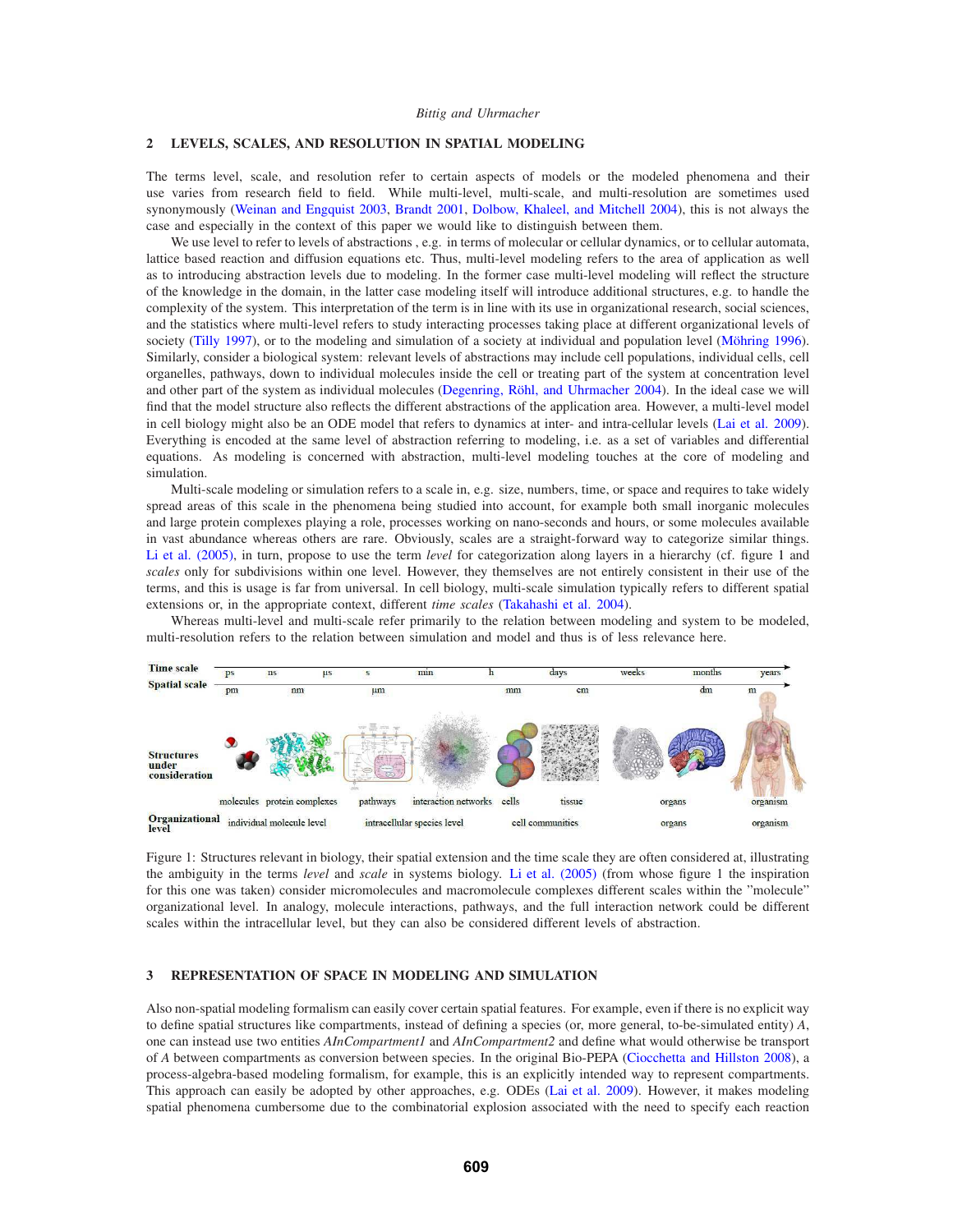for each compartment, the representation of transport being not yet included. If merging and changing volume of compartments is added, this seems hardly feasible. Additionally, in this approach the compartments are only implicitly represented by the variable names. In the following, we will focus on modeling formalisms that support an explicit notion of space. But first we will identify crucial criteria in representing space by discussing spatial approaches as presented by Takahashi, Arjunan, and Tomita (2005).

**compartmental**: If one species has different reaction partners in different compartments of a cell, it is necessary to know its concentrations in each compartment for proper representation of its reaction dynamics. For example, the transcription factor protein Mig1 represses some genes when unphosphorylated, but it moves out of the nucleus when phosphorylated (which may happen inside the nucleus). It can thus get dephosphorylated again only outside the nucleus, and in order to function as a transcriptional repressor again will obviously have to move back inside the nucleus (Ahuatzi et al. 2007). Dynamics inside one compartment are typically realized using a non-spatial modeling approach. This most basic, qualitative approach to incorporating (discrete) spatial features does not need to represent actual molecule positions. Compartments may be nested, i.e. each compartment may contain one or more sub-compartments (as depicted in figure 2 (a)), however, the simple distinction of, for example, nucleus and cytosol would also qualify here. Typically, the compartmental approach of representing space is used at the level of pathways and interaction networks up to cells and tissues. They are less common for molecules and protein complexes, although examples do exist (Maus 2008).

**continuous – particle space**: For most realistic modeling of molecular motions in space, each particle is represented individually using rules arising from fundamental physics with coordinates and a trajectory in a continuous space. A manybody problem with only computationally expensive solutions or approximations arises. The most fundamental approach, *molecular dynamics* (MD; Adcock and McCammon 2006; figure 2 (e)), tackles this by numerically solving Newton's laws, which is feasible only for very small scales both in time and space, as computation effort required is proportional to the number of interacting particles. *Dissipative particle dynamics* (DPD) is a coarse-grained approximation of MD (Heyes et al. 2004), but does not permit biochemical interactions and is thus not suitable for simulation of biochemical systems. A non-deterministic approach, i.e. one representing random noise in particle movements, is that of *Brownian dynamics*, relying on the Langevin equation (Ermak and McCammon 1978, Northrup, Allison, and McCammon 1984). Like in molecular dynamics, a continuous differential equation system has to be solved numerically, and it is also computationally expensive, especially the more crowded the environment is. Assuming that, when choosing time steps of sufficiently small size, no more than two molecules react at the same time, the many-body problem can be reduced to two-body problems, for which an analytical solution exists. *Green's function reaction dynamics* (van Zon and ten Wolde 2005; figure 2 (f)) thus approximates the solution of Brownian dynamics, turning it into a discrete event type problem. These computations are faster especially when distances between molecules are not too small (allowing larger time steps).

**continuous – gradients/PDEs**: Whereas ordinary differential equations describe time-dependency of one variable (in systems biology usually species concentration) on other variables of the same type, *partial differential equations* (PDEs) allow description of dependency on more than one variable, e.g. spatial position besides time. However, individual particles are not represented here, only concentration gradients across space (figure 2 (d)). This has been applied to microbiological phenomena like the behavior of receptors on a membrane (Haugh 2002), and via reaction-diffusion equations also to whole cells (Kholodenko 2006). Numerical integration of the PDEs requires generation of a mesh – the finer the mesh (Slepchenko et al. 2003), the more accurate the approximation, but the higher the computational costs. PDE-based simulations are fully deterministic and thus cannot cover stochastic effects from random noise. In addition, like all purely continuous approaches, they are badly equipped for handling discontinuity.

**discrete – lattice**: Whereas the previous approaches represent spatial aspects by real-valued coordinates, space can also discretized by splitting it into regions considered separately (figure 2 (b)), i.e. projecting a lattice onto it with certain assumptions about each lattice element. *Cellular automata* (Alber et al. 2002) are the most prominent representative of this group. They consist of a lattice of appropriately small uniform blocks, each of which may be occupied by one or no molecule. In discrete time steps, movement of particles is realized as propagation to a nearby block in the lattice, thus one block's state depends only on the previous state of its neighbors and itself. When two particles are to move into the same block, special treatment of a collision or reaction type event is triggered. This has the potential to drastically reduce computational complexity, but requires the block size to reflect average molecule distance and average molecule diameter. The approach is being applied mostly for studying cell populations and specific formations of tissue. It moves small fractions of space itself into the focus of interest, being or being not occupied by a key player of cellular dynamics. This micro-scale approach thus does not cope well with differences in molecule numbers and sizes (i.e., multiple scales).

**discrete – subvolume**: The aforementioned problem of coping with varying numbers can be overcome by using a more coarse-grained lattice and allowing several molecules in each lattice element, i.e. in a subvolume (figure 2 (c)). This can be done, for example, by appropriate adaptations of cellular automata (Shimizu, Aksenov, and Bray 2003, Stundzia and Lumsden 1996), or by extending Gillespie's method (Gillespie 1976) spatially (Elf, Doncic, and Ehrenberg 2003), considering the molecules to be distributed uniformly and moving and reacting according to Gillespie's algorithm, but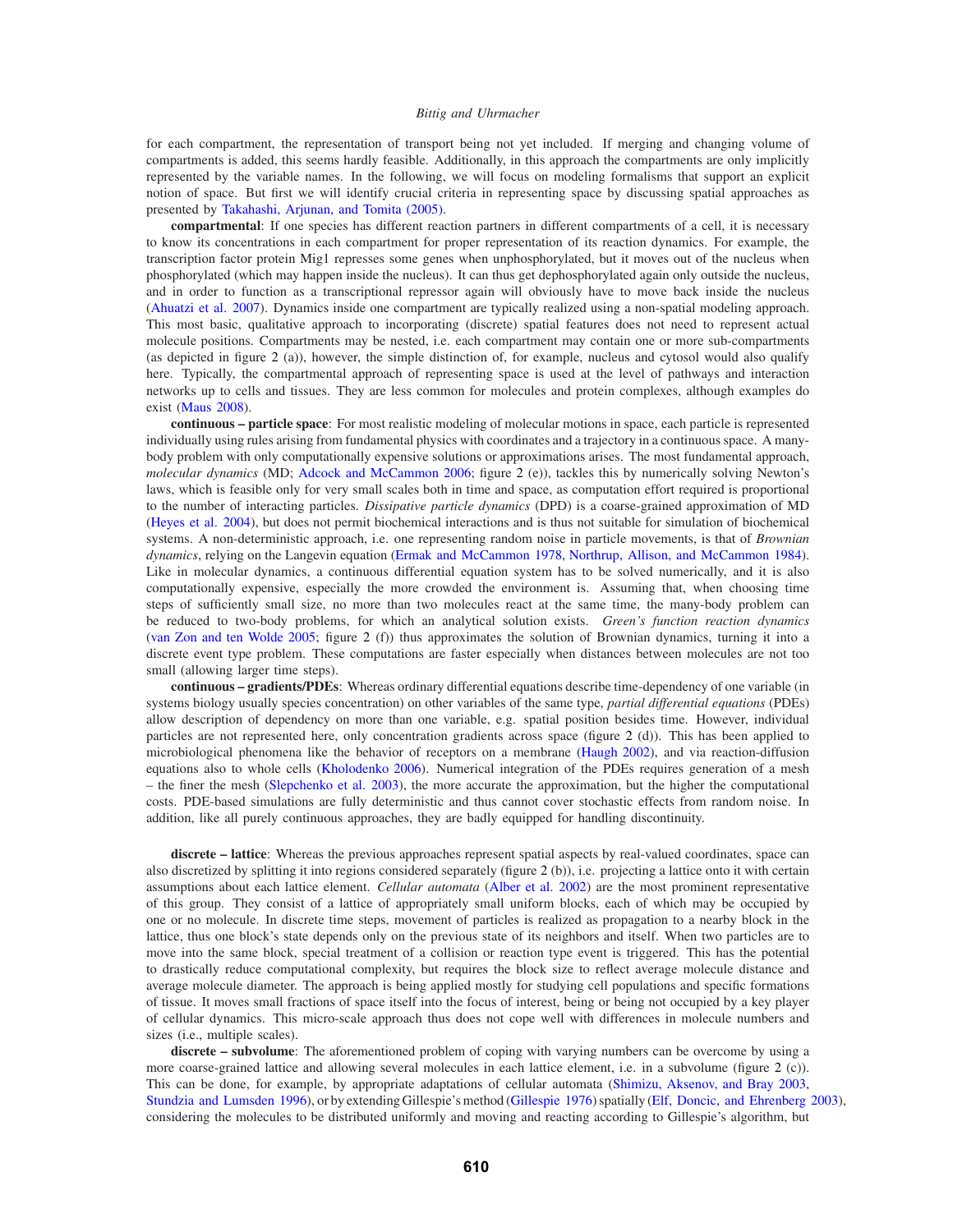



Figure 2: Different ways of representing space in a model or a simulation (adapted from Takahashi, Arjunan, and Tomita 2005, figure 1). (a) molecules/species can be in different compartments and interactions happen only within one compartment, apart from transport between compartments that has to be modeled explicitly; (b/c) space is divided into equal blocks of a defined neighborhood relation, usually a lattice of cubes, either (b) small cubes occupied by no more than one particle or (c) subvolumes taking several (up to arbitrary many); (d) model describes not particles, but concentrations and their gradients across space via appropriate boundary conditions; (e/f) particles are associated with position and motion in space, collisions between particles trigger reactions. In models close to the laws of physics (e), even particles farther apart influence each other's movement to a small extent. Computational costs are lowered when neglecting influences on a particle beyond a certain distance (sphere of influence) (f), without sacrificing accuracy when ensuring that time steps are sufficiently small that particles cannot travel beyond them.

also occasionally diffusing into neighboring subvolumes (when the movement function's target is outside the current one). Whereas varying numbers are no problem for this approach, varying spatial dimensions are, as the approach does not consider that individual molecules might occupy space.

These major approaches to spatial simulation were developed with different applications in mind and offer different granularity in the approximation of the physical processes. From the computationally very expensive molecular dynamics to the rather elementary discrete grid of cellular automata that allows much faster simulation, the main tradeoff is between accuracy and calculation time, making each approach more or less fitting for different types of phenomena. The PDE approach sticks out as it does not cover individual particles but rather distribution gradients, the purely compartmental approach deviates from the others in that it does not describe motion in the continuous space or a discretization thereof, but only movements between a finite number of compartments.

# **4 MODELING FORMALISMS AND THEIR SEMANTICS**

#### **4.1 Differential Equations**

With differential equations, there is no clear separation between formalism and interpretation, as the term comprises both a well-defined way to specify the equations (syntax) and their mathematical meaning (semantics). Simply put, the equations describe changes in variables representing species concentrations over time depending on other variables representing other species' concentrations. Since abstractions regarding the reaction dynamics have to be made when modeling on the population level, the reaction kinetics, e.g. mass action, Michaelis-Menten or detailed enzyme kinetics, are thus incorporated into the equations' structure, i.e. the formal part. Some software tools supporting modeling and simulation of biological systems using ordinary differential equations (ODEs), e.g. SBtoolbox2 (Schmidt and Jirstrand 2006), have a a text-based input format based on equations.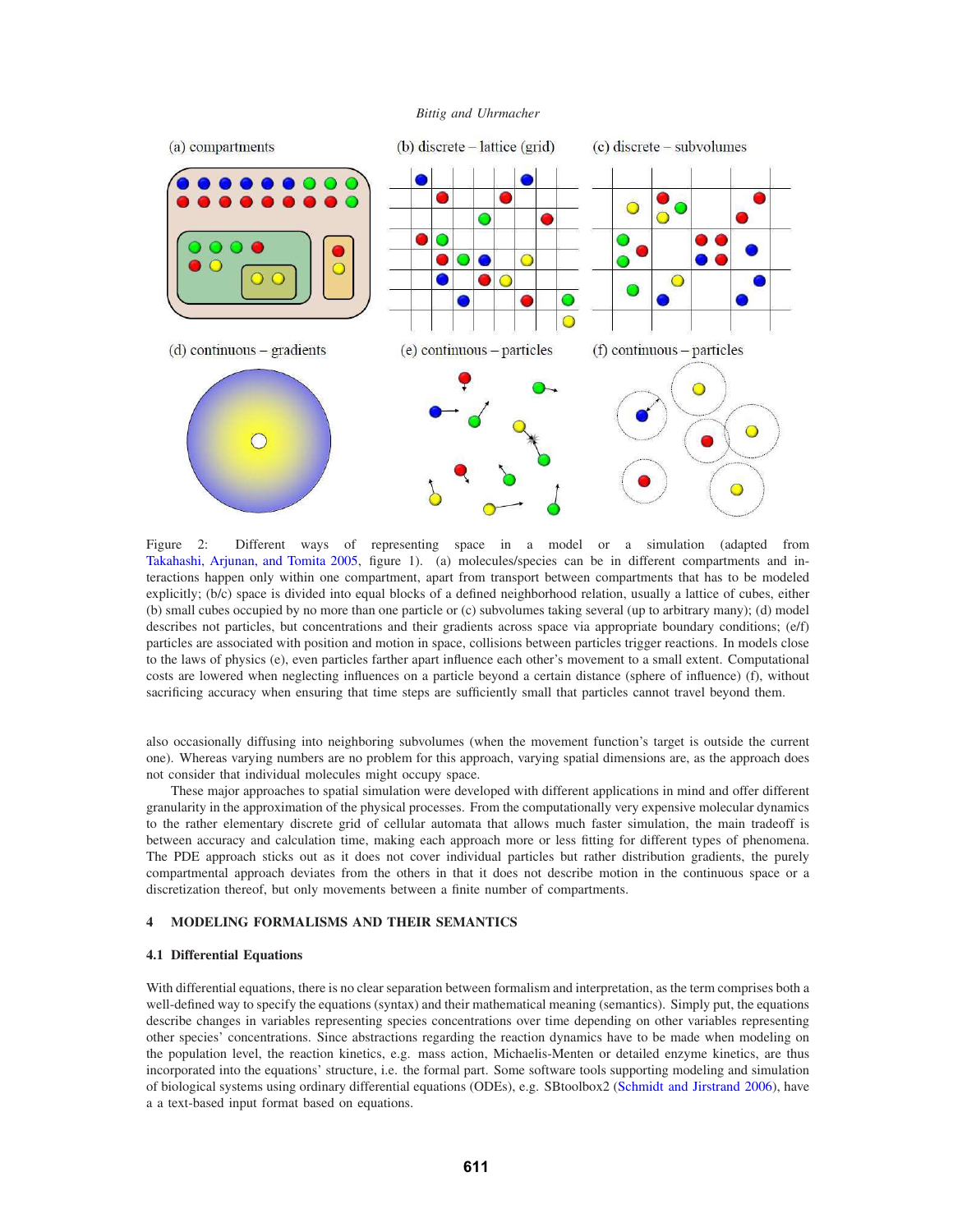Table 1: Modeling formalisms and their capabilities regarding spatial modeling. Letters in column headings refer to the panels of figure 2. *Other columns:* dynamic cell structures: ability to change/merge/create compartments at run time, e.g. for describing a virus docking to a cell and releasing its content into the host cell. individual-/population-based: entities described in the model are particles of different species, or whole species themselves, respectively (not considering possible singleton species in rule-based models). category: type of modeling formalism (Zeigler, Kim, and Praehofer 2000). *Entries:* o: explicitly supported by formalism. -: not supported. \*: supported with limitations, or in a specially adapted variant of the formalism, or only implicitly, see text

| modeling<br>formal- | explicit | dynamic                  | contin-                  | lattice-                 | indivi-                  | popula-                  | category             |
|---------------------|----------|--------------------------|--------------------------|--------------------------|--------------------------|--------------------------|----------------------|
| ism                 | compart- | cell                     | uous                     | based                    | dual-                    | tion-                    |                      |
|                     | ments    | struc-                   | motion                   | space                    | based                    | based                    |                      |
|                     | (a)      | tures                    | $(d-f)$                  | (b/c)                    |                          |                          |                      |
| Cellular Automata   | ٠        | $\overline{\phantom{a}}$ | $\overline{\phantom{0}}$ | $\Omega$                 | $\Omega$                 | $\overline{\phantom{0}}$ | discrete step-wise   |
| <b>DCA</b>          | ٠        | $\ast$                   | *                        | $\Omega$                 | $\Omega$                 | $\overline{\phantom{a}}$ | discrete-event       |
| <b>BioAmbients</b>  | $\Omega$ | $\Omega$                 | $\overline{\phantom{0}}$ | $\overline{\phantom{0}}$ | $\Omega$                 | -                        | discrete-event       |
| Bio-PEPA            | *        | $\overline{\phantom{a}}$ | $\overline{\phantom{0}}$ | $\overline{\phantom{0}}$ | $\overline{\phantom{0}}$ | $\Omega$                 | discrete-event/cont. |
| cBNGL               | $\Omega$ | $\overline{\phantom{m}}$ | $\overline{\phantom{0}}$ | $\overline{\phantom{0}}$ | $\overline{\phantom{0}}$ | $\Omega$                 | discrete-event       |
| <b>LBS</b>          | $\Omega$ | $\overline{\phantom{a}}$ | $\overline{\phantom{0}}$ | $\overline{\phantom{0}}$ | $\overline{\phantom{0}}$ | $\Omega$                 | discrete-event/cont. |
| $\mathcal{L}\pi$    | $\Omega$ | $\overline{\phantom{m}}$ | $\overline{\phantom{a}}$ | $\Omega$                 | $\Omega$                 | $\overline{\phantom{a}}$ | discrete-event/cont. |
| Attributed Pi       | $\Omega$ | $\Omega$                 | $\overline{\phantom{m}}$ | *                        | $\Omega$                 | $\Omega$                 | discrete-event       |
| Space Pi            | -        | $\ast$                   | $\Omega$                 | $\overline{\phantom{0}}$ | $\Omega$                 | $\overline{\phantom{a}}$ | hybrid               |
| Shape Calculus      | ٠        | $\ast$                   | $\Omega$                 | ۰                        | $\Omega$                 | $\overline{\phantom{a}}$ | hybrid               |
| <b>PDEs</b>         |          | $\overline{\phantom{a}}$ | $*$                      |                          |                          | $\Omega$                 | continuous           |

There are other modeling formalisms with ODE semantics, i.e. while the model is specified in some other manner, the respective simulation amounts to ODE integration again. Sometimes these semantics are the results of adaptation of an existing modeling formalism to the continuous realm, e.g. continuous petri nets (Recalde, Haddad, and Silva 2007), sometimes they are just alternatives and approximations of other, often stochastic semantics, e.g. the stochastic  $\pi$ calculus (Stefanek, Vigliotti, and Bradley 2009) (although it is debatable whether one formalism can have different semantics or whether with a change of semantics, a new formalism is created), some (covered in the next section) were created specifically to allow easier or more general description of reaction rules.

For spatial modeling, ODEs describing species concentration change depending on other species concentrations are extended to *partial differential equations* (PDEs) also involving spatial degrees of freedom. These represent gradients in the intracellular or intracompartmental distribution of each species, e.g. when a kinase localizes to the cell membrane, but the respective phosphatase is distributed homogeneously (Kholodenko 2006). Instead of global initial concentrations of species, initial distributions and boundary conditions have to be given in advance. The numerical solution of these reaction-diffusion equations relies on a grid of spatial elements used for the approximation (Schaff et al. 1997). So while space is represented as continuous in the PDEs, the simulator will consider discrete points in space, but invisible to the user and not in the same sense as with cellular automata or methods with explicit subvolumes.

The Virtual Cell modeling environment is a tool allowing the specification of models involving compartments of specific shape and the simulation of these models using also partial differential equations (Slepchenko et al. 2003, Yang and Iglesias 2009), although modeling has to be done using the provided graphical user interface and not through a specified formalism. This also applies to other software tools allowing the specification of compartments as well as (ordinary) differential equation-based simulation, e.g. COPASI (Hoops et al. 2006) or CellDesigner (Funahashi et al. 2008).

### **4.2 Process Algebras**

In computer science, process calculi have long been used for modeling concurrent systems formally. They provide syntactic constructs to describe processes, usually computations performed on some device, and algebraic rules (hence the synonymous term process algebras) allowing formal reasoning about the descriptions. Since close to a decade they are now being applied to biological systems. Some variants include some form of spatial representation, e.g. the ambient calculus for modeling concurrent processes on mobile devices organized in a network of variable topology (Cardelli and Gordon 2000), others have been adapted to take spatial properties or other special features of biological systems into account.

They can roughly be grouped into two categories: The *molecules-as-computation* approach, where model entities are individual particles or species described in terms of their interaction capabilities, and population-based approaches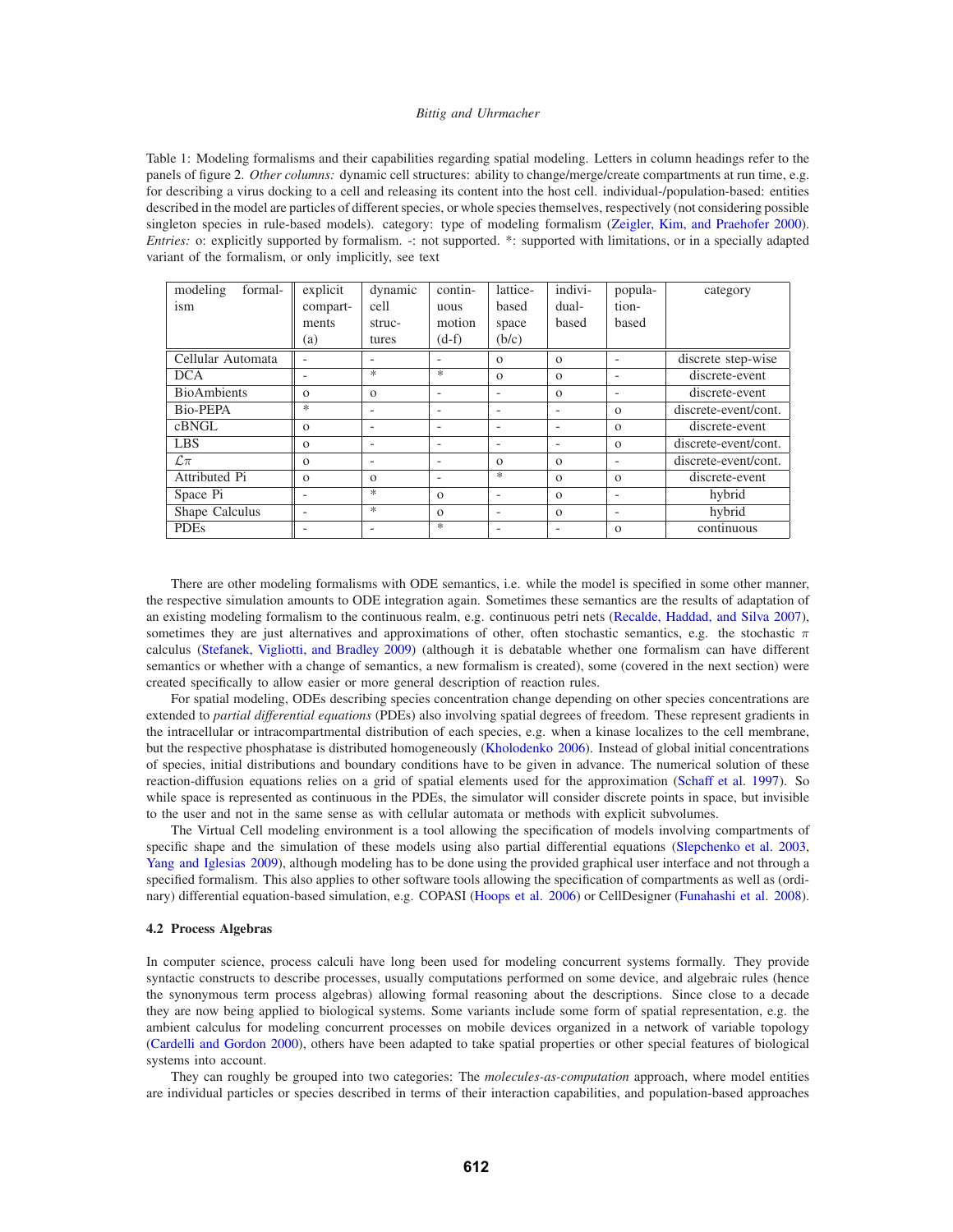often relying on rule-based descriptions of reactions. Individual-based models may still be simulated by lumping those of one species together.

The  $\pi$ -calculus (Milner 1999) and specifically its stochastic extension (Priami 1995) serve as the basis for many of the former. While the origin of process algebras is the analysis of concurrent processes (e.g. running on a computer) communicating with each other, reacting particles can also be described (Regev and Shapiro 2004). Thus, particles of one species are considered processes of the same kind running in parallel (an initial configuration of processes, i.e. initial amounts of each species, has to be given). Reactions consist, broadly speaking, of processes sending or receiving messages via dedicated channels, indicating, respectively, willingness to react or availability of a reaction partner, and continuing as certain different processes after successful communication (i.e. a reaction). Spatial extensions of these process algebras were mostly devised with compartments in mind, only few deal with actual coordinates assigned to processes.

Process algebras that cover compartmentalization, nested or not, but no further spatial attributes, and thus assume homogeneous distribution of species within a compartment, include BioAmbients (Regev et al. 2004), Beta Binders (Priami and Quaglia 2005), Brane Calculi (Cardelli 2005), and other variants of the  $\pi$  calculus (John et al. 2009). (It has been shown that attributed  $\pi$ , discussed later, can express these approaches.) Beta Binders, however, relying on boxes with interaction capabilities encapsulating  $\pi$  processes, are aimed at describing binding of molecules and do not allow explicit exchange of components between boxes and thus not particularly suitable to model actual cellular compartments. Brane Calculi were designed to model dynamic structures arising from changing membrane configurations and do not include any kind of objects inside the compartments (other than maybe further, nested compartments), and therefore are not quite what we are looking for either. BioAmbients, then, constitute a formalism designed explicitly for spatial modeling. They introduce the notion of the ambient as a "bounded place where computation happens" that can merge with and move inside other ambients or be expelled from them. Ambients are thus not only abstractions for compartments, but also, e.g., protein complexes. Actual computations are defined in a language similar to the  $\pi$  calculus. Rates may be associated with reactions, which is possible for example in appropriate extensions of Beta Binders (Degano et al. 2006) and BioAmbients (Brodo, Degano, and Priami 2007) as well as the aforementioned formalisms based on the stochastic  $\pi$  calculus (Mazemondet et al. 2009), describing probabilities of possible communication events. Ideally, the semantics are thus those of continuous-time Markov chains (CTMCs), and the models can be simulated with some variant of Gillespie's algorithm.

Bio-PEPA (Ciocchetta and Hillston 2008) is a process-algebra based modeling language for which a variant with explicit compartments is also available (Ciocchetta and Guerriero 2009). It follows, in its authors' words, a "*processes as species* and not *processes as molecules*" abstraction, i.e. the model entities are abstractions of molecule species and the model describes changes in the amount of each species. Reactions are still not represented explicitly, only by shared channel names. Aside from stochastic simulation it is also possible to convert species amounts to concentrations and derive ODEs approximating the stochastic solutions (Galpin 2010).

Rule-based modeling languages, in turn, do not focus on the species themselves, but rather give explicit rules regarding conversion between species (Hlavacek et al. 2006). Some, e.g.  $\kappa$  (also known as the  $\kappa$ -calculus, Danos et al. 2007, Danos et al. 2009), were designed to address combinatorial explosion associated with many different variants of a protein being able to participate in reactions with another protein of which also many different subtypes exist, e.g. MAP-kinases and MAPKKs, and deal with this by establishing generic and concrete agents and rules inspired by object-oriented programming. Approaches that allow representation of at least compartmental space include cBNGL and the Language for Biological Systems (LBS).

BioNetGen (Blinov et al. 2004) was originally a software tool for rule-based description of reaction systems that were ultimately translated into ODEs. It has since evolved to include graphical representations and a modeling language closely related to  $\kappa$ . The latter's latest incarnation, the compartmental BioNetGen language (cBNGL; Harris, Hogg, and Faeder 2009), includes a static topology of compartments and allows both universal (global) reaction rules as well as scope-restricted ones (local to a compartment) while adding transport rules.

LBS (Pedersen and Plotkin 2010) is a recently introduced powerful, modular language that is also semantically flexible, allowing translation of its programs into Petri nets, ODEs, and CTMCs. There is also a compiler from LBS to the Systems Biology Markup Language (SBML; Hucka et al. 2003), a format that is understood by a multitude of simulation tools in cell biology (including those mentioned in the previous section on ODEs).

In a spatial extension of the  $\pi$  calculus (which also has alternative deterministic semantics, i.e. can be translated to ODEs), simply called  $\mathcal{L}\pi$  (Stefanek, Vigliotti, and Bradley 2009), compartments are arranged according to a given location graph describing the processes' movement possibilities, thus allowing nesting as well as arranging of compartments in a grid or lattice and requiring definition of a movement function for every edge in the graph. (We here prefer the term lattice to grid to avoid confusion of lattice-based modeling of space with the grid-based simulation from parallel and distributed computing.) The space of interest can thus be partitioned into a lattice akin to as it is done in the Next Subvolume Method (NSM, Elf and Ehrenberg 2004), an approximation of Gillespie's algorithm in space.

The attributed  $\pi$  calculus  $\pi(\mathcal{L})$  with priorities (John et al. 2010) also allows definition of an arbitrarily large (but finite) number of parameterized compartments. The parameters allow establishing a neighborhood relation and facilitate definition of a function for movement between neighbors, although these attributes can be of any type and at the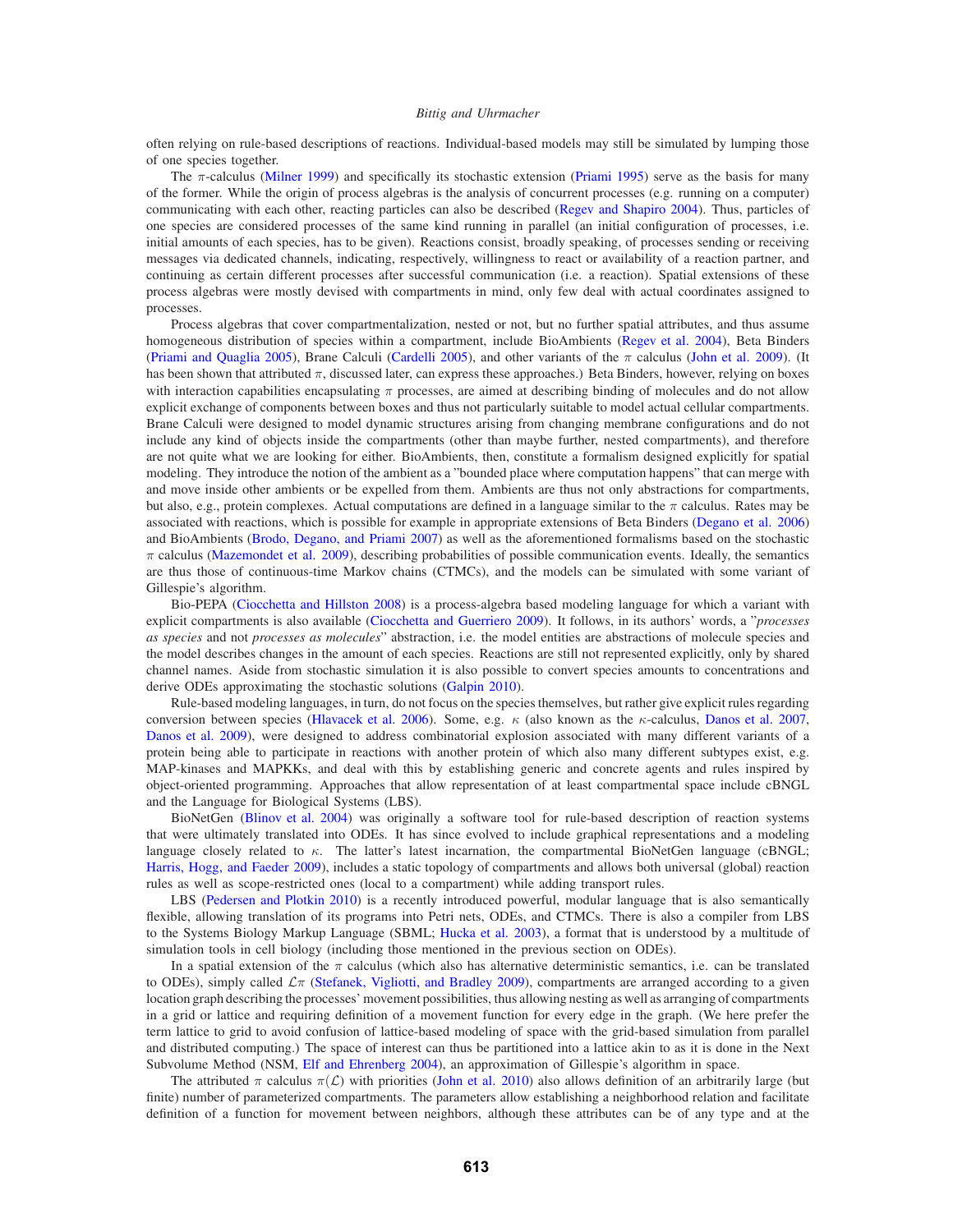simulation level it is not known whether they actually represent coordinates. They allow description of a lattice as the aforementioned approach relating to the Next Subvolume Method, but in contrast the separation of reaction and diffusion type events does not come naturally in  $\pi(\mathcal{L})$ . In addition to the *processes as molecules* view common with the π calculus, here a *processes as reactions* approach is also possible, i.e. processes change attributes representing species amounts (or concentrations) in line with the actual reactions.

Still, space is not represented there in a continuous fashion. In Space  $\pi$  John, Ewald, and Uhrmacher 2008 (also: SpacePi), processes are equipped with actual coordinates in a two- or three-dimensional space, direction (i.e. a movement function) and radii to indicate the range of their communication potential. Processes are still able to send and receive messages, but only within the given radius instead of the global space or the whole compartment, ensuring that only entities close to each other can react. The formalism thus has hybrid semantics, combining continuous motion of particles with discrete events like collisions and reactions. While the original description of SpacePi covers only rather simple forms of stochastic and directed motion, Brownian motion can also be covered (Haack, Leye, and Uhrmacher 2010).

Whereas entities in Space  $\pi$  are circular or spherical, Shape Calculus (Bartocci et al. 2009) (not to be confused with the shape calculus of Schäfer 2005) was designed particularly with molecules with a more complex 3D structure in mind. The modeled entities are 3D shapes moving in space, communication channels represent potential binding sites, and while a binding reaction yields a new process like in the other calculi, the new process' name is not an abstract one but still contains the original components and the binding site they are linked with. Movement of shapes necessitates the application of sophisticated (and computationally expensive) collision detection techniques as investigated in the field of computer graphics. Cell structures can be represented by explicitly specifying actual membranes as 3D processes like the other molecules, just that they do not move or change under most conditions. Shape Calculus is work in progress, and while there is a semantics definition, there does not seem to be a simulator yet.

### **4.3 Others**

Cellular Automata are a discrete, step-wise modeling approach based on a large lattice (grid) of identical cells. A cell and its neighbors current state determines the cell's next state. In one of the basic and most well-known examples, Conway's Game of Life, there are only two possible states (*live* and *dead*) and very simple rules, however, complex patterns can result (Gardner 1970). In biology they have been used to describe various phenomena (Materi and Wishart 2007), for example liquid solutions containing enzymes and substrates exhibiting known enzyme kinetics in the simulation (e.g. Michaelis-Menten; Kier et al. 1996) or formation of patterns (Deutsch and Dormann 2004), e.g. in tumor growth (Moreira and Deutsch 2002).

For simulation of intracellular dynamics, a variant called Dynamic Cellular Automata (DCA) has been developed (Wishart et al. 2005), taking in aspects of agent-based modeling. An explicit notion of time is added by defining the actual duration of a time step. Unlike with Cellular Automata, where cell states technically do not move even though they may propagate into one direction, interpreting cell state changes as movements is explicitly allowed. Choosing an appropriately small lattice element size close to that of an average protein  $(3nm)$  and a time step size so small that molecules do not travel farther than one block at a time, macromolecules (e.g. proteins and RNA) are indeed modeled spatially akin to the original Cellular Automata (and to panel (b) of figure 2). Movement of particles is guided by "randomized, discrete-state jumps" intended to mimic Brownian motion, interactions are triggered by adjacency of appropriate particles (e.g. an enzyme phosphorylating or binding to another at a neighboring cell). Wishart et al. (2005) also add small molecules, of which several can be located inside one cell (unlike macromolecules), and non-mobile "supermolecules" to model membranes (and DNA, interestingly). Using these extensions and their simulator implementation SimCell, they are able to model intracellular phenomena spatially, albeit only on a two-dimensional grid.

The discrete event systems specification DEVS is another modeling approach used for hierarchical (Maus et al. 2008, Uhrmacher et al. 2007) and even for spatial simulation of biological systems (Goldstein and Wainer 2009). However, in the later case the laws of continuous movement as well as the model itself are specified as DEVS and executed by the discrete event simulation machine.

Similarly to DEVS, statecharts (Harel 1987), whose origin lies in software engineering, support a hierarchical modeling of cell biological systems (Holcombe and Bell 1998, Kam, Cohen, and Harel 2002), but in a more visual way. They have even been applied to cover basic spatial phenomena involving the fate of adjacent cells and the interplay with gene regulation within them (Fisher, Piterman, Hubbard, Stern, and Harel 2005). Also similarly to DEVS they do not support an easy modeling of biochemical reactions. Biocharts (Kugler, Larjo, and Harel 2010) are a recent adaptation suited to cell biology. They promise to be a powerful, visual language for describing biological systems. However, especially a definition of their semantics is still work in progress (Harel and Kugler 2010).

### **5 COMBINING FEATURES OF SPATIAL MODELING**

The diverse modeling formalisms support different sets of features that are of interest in spatial modeling. It appears a natural next step to explore the combination of features and the implications for the modeling formalisms.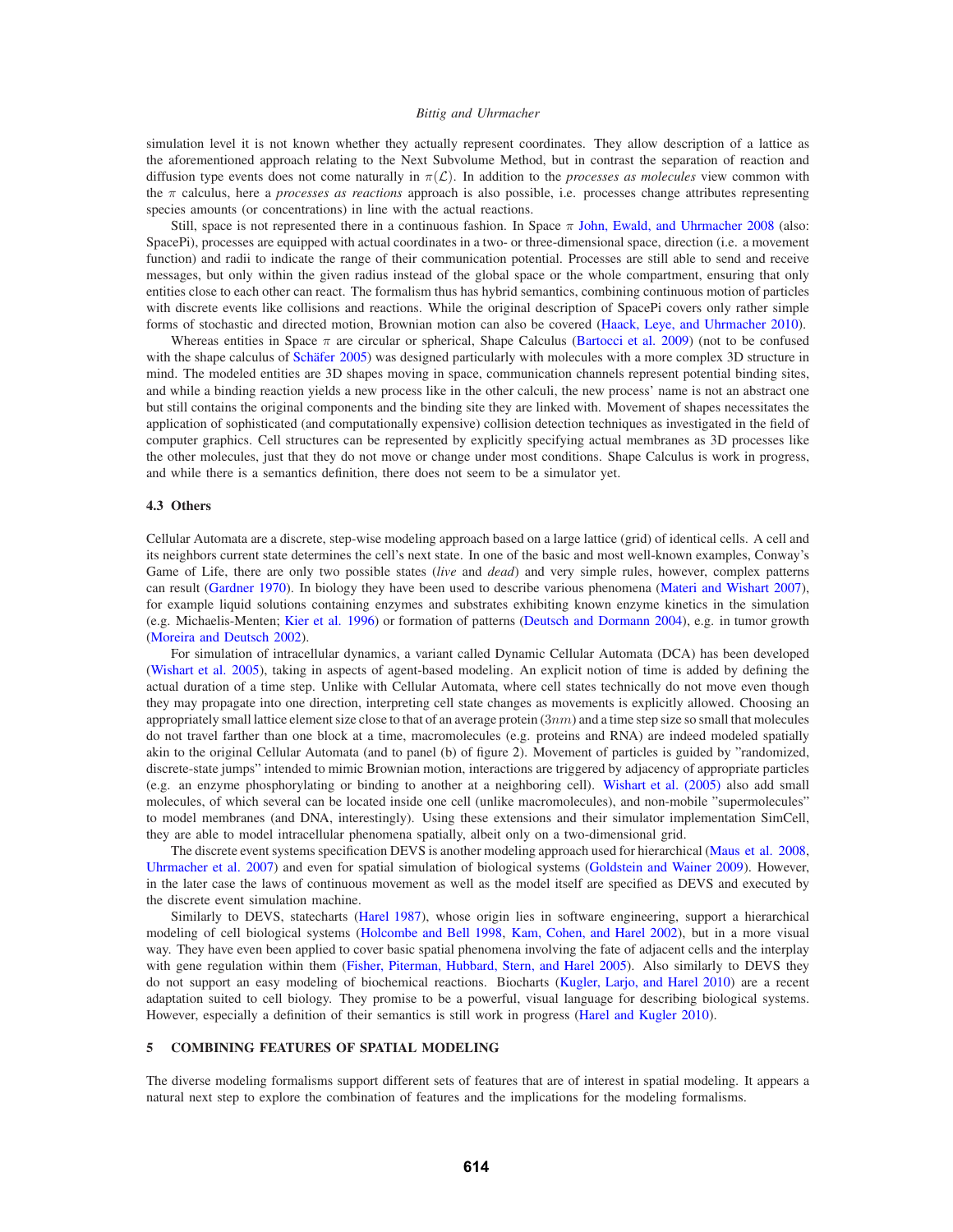Dynamic Cellular Automata combine, as mentioned, the lattice-based one-(macro-)molecule-per-cell approach of Cellular Automata with the subvolumes with homogeneous particle distribution for micromolecules (figure 2 (b) and (c)). The latter requires the assumption that micromolecules are abundant for stochastic effects to be negligible and that their concentration gradient across distances corresponding to the lattice cell size is small. The discretization of space for macromolecule requires stronger assumptions: that movements can be adequately covered when only allowing steps corresponding to the average molecule size, and that macromolecule sizes are similar enough that no two macromolecules could in principle fit into the area of one lattice cell, and that no macromolecule would actually cover more than one. Aspects of compartmentalization (figure 2 (a)) are also covered by the approach, although compartments are only implicitly defined by the location of immovable membrane proteins. In principle, (static) compartments could also be covered by incorporating the separation of compartments into the lattice element/subvolume borders, treating movement between subvolumes of different compartments unlike movement between subvolumes of the same compartment.

In modeling moving in continuous space, multi-level approaches can be used to bridge the gap between the high computational costs of the physically most realistic simulation approaches (molecular & Brownian dynamics) and the less realistic approximation of the faster simulation algorithms (e.g. the Next Subvolume Method). For example, to describe the phenomenon of macromolecular crowding (Fulton 1982, Ellis and Minton 2006), Jeschke and Uhrmacher (2008) also consider small abundant particles to be homogeneously distributed within appropriately small subvolumes and simulate only the continuous motion of individual large molecules. They thus have real coordinates and sizes associated with the large molecules, while the location of small molecules is only given by the subvolume they are located in (which have, themselves, boundaries defined by real-valued functions). The small molecules behavior depends only on the subvolume's volume and the amount of other small particles in it, plus appropriate probabilities for diffusion into neighboring subvolumes. Issues that arise here include how to deal with large molecules intersecting several subvolumes, with movement of large molecules into a subvolume pushing out more small molecules into neighboring subvolumes than would otherwise move there, and reactions of large with small molecules. Currently available modeling formalisms are only able to describe some aspects of what is done here, i.e. the combination of panels (c) and (f) of figure 2. SpacePi could cover the continuous movement of the large particles, but lacks representation of their spatial extension. Shape Calculus covers this, but is more focused on binding capabilities of these shapes and too much work in progress to be reasonably evaluated here. π-calculus based modeling approaches allowing description of subvolumes with homogeneously distributed particles exist in  $\mathcal{L}\pi$  and  $\pi(\mathcal{L})$ . It remains to be seen which one can cover the NSM best and how it can be linked with the continuously moving macroparticles.

Compartments and distribution gradients (figure 2 (a) and (d)) are already combined in the Virtual Cell modeling environment mentioned in section 4.1. The assumptions and abstractions behind this are basically those given for differential equation-based modeling (section 4.1). Thus, in Virtual Cell membranes that separate spatially resolved compartments are treated as discontinuities in the solution of the reaction-diffusion equations and handled differently. Thus, Virtual Cell exploits PDE as part of its models semantics, but not as a modeling formalism.

Finally, instead of individual particles moving through subvolumes of stochastically simulated populations, one could image a combination of individual particles moving "over" a continuously changing concentration of other (smaller) particles, thus again combining stochasticity and determinism (and figure 2 (d) with (f) or (e), for that matter). Handling interactions of micromolecules (population level) with macromolecules (individual level) would be tricky, or at least require the assumption that the actual amount of small molecules represented by the concentration changes only negligibly due to reaction of the small with large ones. Even more challenging will be the representation of the effect of macromolecules on the diffusion of surrounding micromolecules, i.e. the link from the individual level back to the population level. Anyway, since this approach includes PDEs, any modeling formalism for it would likely be more difficult to develop than one for what is discussed in the previous paragraph.

### **6 CONCLUSION**

The insight that space plays a crucial role in understanding the dynamics of cell biological systems has fostered the development of diverse modeling approaches during the last years. With these languages the assumption is left behind that molecules are homogeneously distributed in a cell. Each of these approaches offers a specific perception on the system under study and its spatial dimension. The cell is structured into compartments, those structures are subject to dynamic changes, entities move in continuous space, space is structured into lattices, individual molecules or entire species are the key actors exhibiting in some cases a spatial dimension themselves.

The challenge lies in combining different features and doing so in a lean language equipped with a clear semantics. Current applications imply that movement in continuous space and stochastic approaches are a fruitful avenue of research.

# **ACKNOWLEDGMENTS**

We would like to thank Carsten Maus, Fiete Haack, and Mathias John for fruitful discussion of levels and scales, MJ also for discussion of process calculi, CM also for helpful comments on rule-based modeling and the whole manuscript.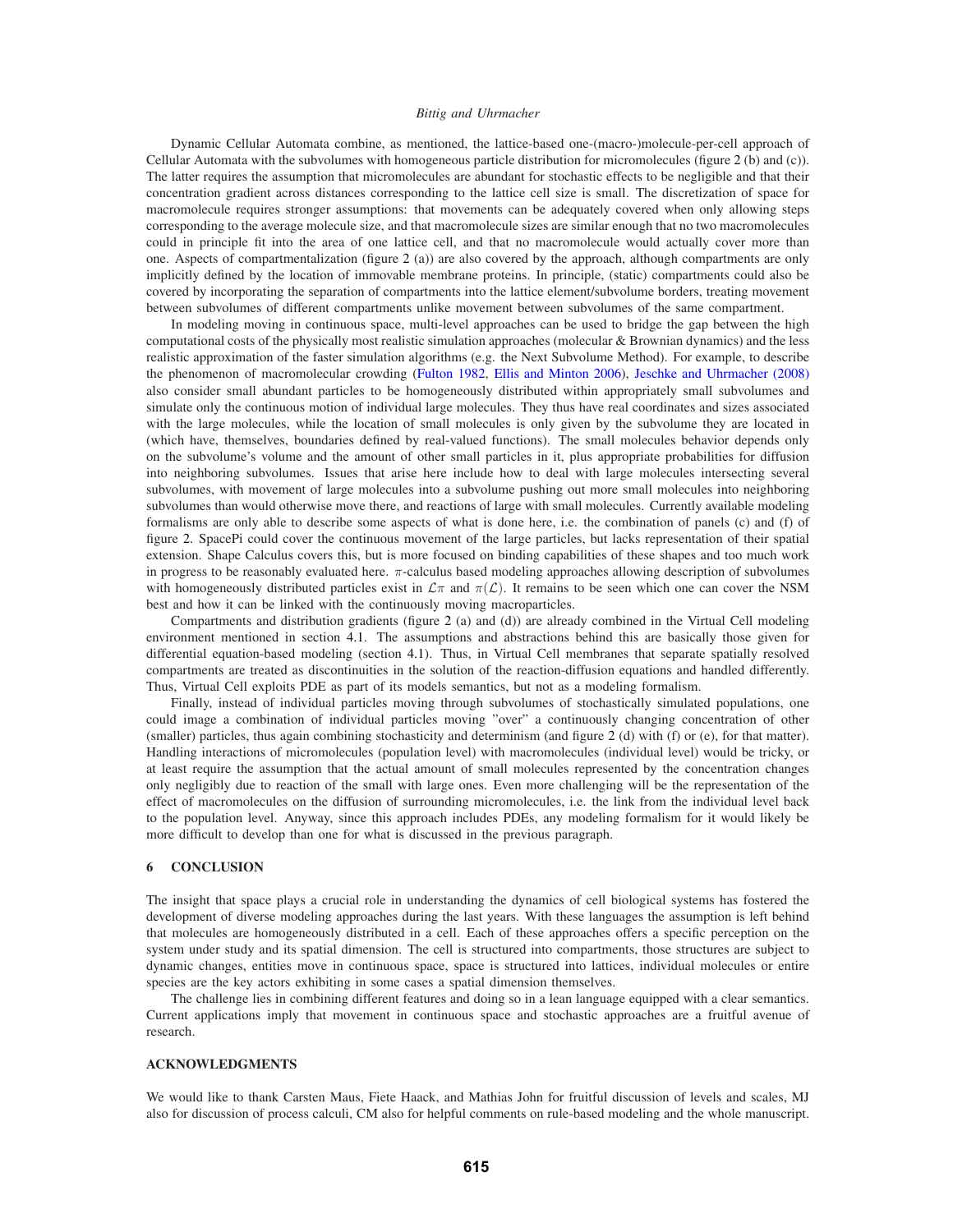Figure 1 is composed of Public Domain images (except "interaction networks": own work) found mostly via wikimedia commons <commons.wikimedia.org/wiki/Main Page>. This research is supported by the German Research Foundation (DFG) within the context of the project DIEM OSIRIS (Integrative Development of Modeling and SImulation Methods for RegeneratIve Systems).

#### **REFERENCES**

- Adcock, S. A., and J. A. McCammon. 2006, May. Molecular dynamics: Survey of methods for simulating the activity of proteins. *Chemical Reviews* 106 (5): 1589–1615.
- Ahuatzi, D., A. Riera, R. Pelaez, P. Herrero, and F. Moreno. 2007, February. Hxk2 regulates the phosphorylation state ´ of mig1 and therefore its nucleocytoplasmic distribution. *Journal of Biological Chemistry* 282 (7): 4485–4493.
- Alber, M. S., M. A. Kiskowski, J. A. Glazier, and Y. Jiang. 2002. On cellular automaton approaches to modeling biological cells. In *In IMA Mathematical Systems Theory in Biology, Communication, and Finance*, Volume 134, 1–39.
- Bardwell, L., X. Zou, Q. Nie, and N. L. Komarova. 2007, May. Mathematical models of specificity in cell signaling. *Biophysical journal* 92 (10): 3425–3441.
- Bartocci, E., F. Corradini, M. R. Di Berardini, E. Merelli, and L. Tesei. 2009. Shape calculus a spatial calculus for 3D colliding shapes. Technical report, School of Sciences and Technology, University of Camerino, Via Madonna delle Carceri 9, 62032, Camerino (MC), Italy.
- Bartocci, E., F. Corradini, M. R. Di Berardini, E. Merelli, and L. Tesei. 2009. A shape calculus for biological processes. In *11th Italian Conference on Theoretical Computer Science*, 30–33.
- Blinov, M. L., J. R. Faeder, B. Goldstein, and W. S. Hlavacek. 2004, November. Bionetgen: software for rule-based modeling of signal transduction based on the interactions of molecular domains. *Bioinformatics (Oxford, England)* 20 (17): 3289–3291.
- Brandt, A. 2001, December. Multiscale scientific computation: Review 2001. In *Multiscale and Multiresolution Methods: Theory and Applications (Lecture Notes in Computational Science and Engineering)*, ed. T. J. Barth, T. F. Chan, and R. Haimes, 1–96. Springer.
- Brodo, L., P. Degano, and C. Priami. 2007. A stochastic semantics for bioambients. In *Parallel Computing Technologies*, ed. V. Malyshkin, Volume 4671 of *Lecture Notes in Computer Science*, Chapter 3, 22–34. Berlin, Heidelberg: Springer Berlin Heidelberg.
- Cardelli, L. 2005. Brane calculi. In *Computational Methods in Systems Biology*, 257–278.
- Cardelli, L., and A. D. Gordon. 2000, June. Mobile ambients. *Theoretical Computer Science* 240 (1): 177–213.
- Ciocchetta, F., and M. Guerriero. 2009, January. Modelling biological compartments in bio-PEPA. *Electronic Notes in Theoretical Computer Science* 227:77–95.
- Ciocchetta, F., and J. Hillston. 2008, January. Bio-PEPA: An extension of the process algebra PEPA for biochemical networks. *Electronic Notes in Theoretical Computer Science* 194 (3): 103–117.
- Danos, V., J. Feret, W. Fontana, R. Harmer, and J. Krivine. 2007. Rule-based modelling of cellular signalling. In *Proceedings of the 18 th International Conference on Concurrency Theory (CONCUR'07), Lecture Notes in Computer Science*, Volume 4703, 17–41.
- Danos, V., J. Feret, W. Fontana, R. Harmer, and J. Krivine. 2009. Rule-based modelling and model perturbation. In *Transactions on Computational Systems Biology XI*, ed. C. Priami, R.-J. Back, and I. Petre, Volume 5750, Chapter 6, 116–137. Berlin, Heidelberg: Springer Berlin Heidelberg.
- Degano, P., D. Prandi, C. Priami, and P. Quaglia. 2006, October. Beta-binders for biological quantitative experiments. *Electronic Notes in Theoretical Computer Science* 164 (3): 101–117.
- Degenring, D., M. Röhl, and A. M. Uhrmacher. 2004, July. Discrete event, multi-level simulation of metabolite channeling. *Biosystems* 75 (1-3): 29–41.
- Deutsch, A., and S. Dormann. 2004, October. *Cellular automaton modeling of biological pattern formation*. 1 ed. Birkhäuser Boston.
- Dijkstra, E. W. 1982. On the role of scientific thought. In *Selected Writings on Computing: A Personal Perspective*, 60–66. Springer-Verlag.
- Dolbow, J., M. A. Khaleel, and J. Mitchell. 2004, December. Multiscale mathematics initiative: A roadmap. Technical report, Department of Energy, USA.
- Dumont, J. E., F. Pecasse, and C. Maenhaut. 2001, July. Crosstalk and specificity in signalling are we crosstalking ´ ourselves into general confusion? *Cellular Signalling* 13 (7): 457–463.
- Elf, J., A. Doncic, and M. Ehrenberg. 2003, July. Mesoscopic reaction-diffusion in intracellular signaling. In *Fluctuations and Noise in Biological, Biophysical, and Biomedical Systems*, ed. S. M. Bezrukov, H. Frauenfelder, and F. Moss, Volume 5110 of *Proc. SPIE*, 114–124. Society of Photo-Optical Instrumentation Engineers (SPIE): SPIE.
- Elf, J., and M. Ehrenberg. 2004, December. Spontaneous separation of bi-stable biochemical systems into spatial domains of opposite phases. *Systems biology* 1 (2): 230–236.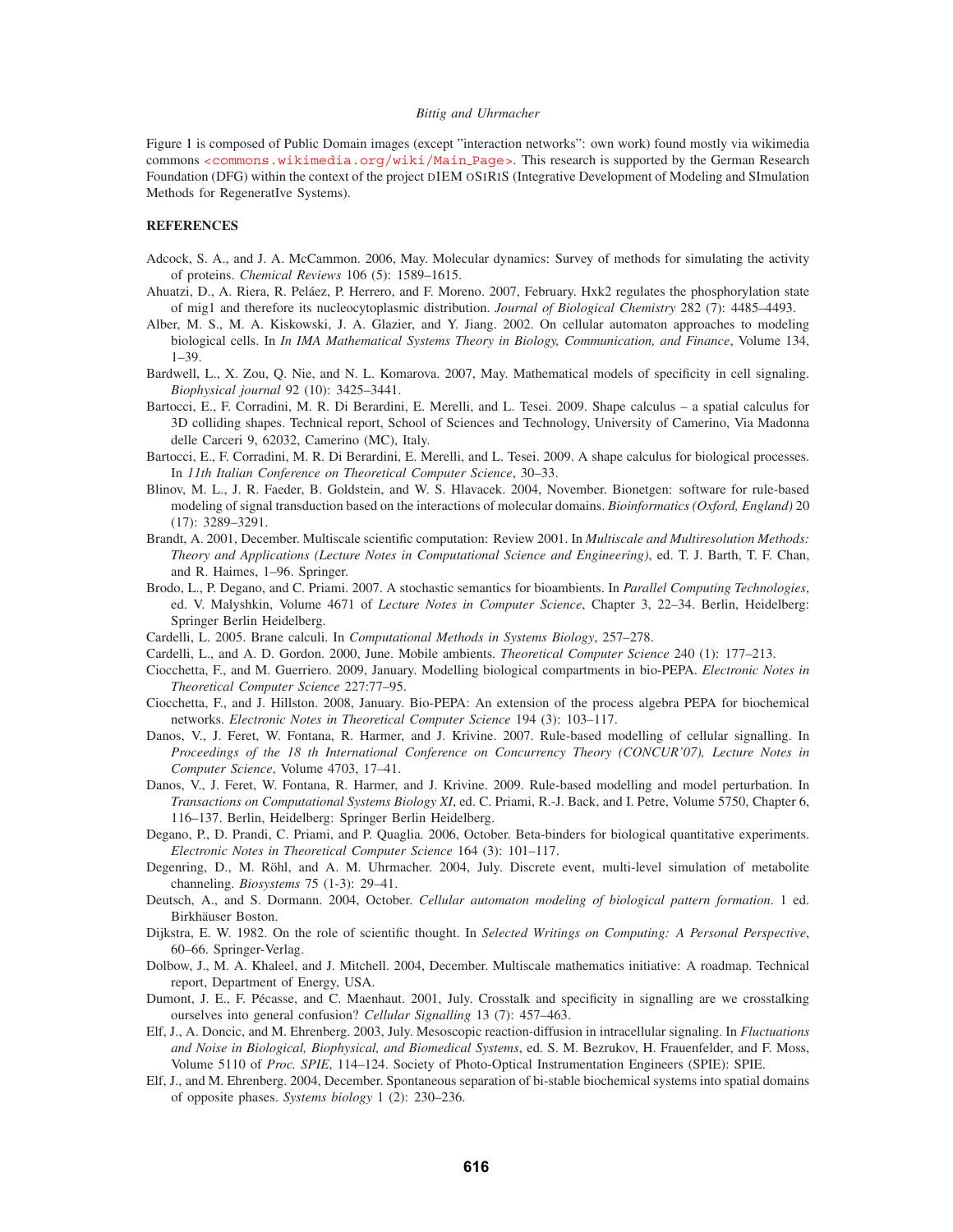- Ellis, R. J., and A. P. Minton. 2006, May. Protein aggregation in crowded environments. *Biological Chemistry* 387 (5): 485–497.
- Ermak, D. L., and J. A. McCammon. 1978. Brownian dynamics with hydrodynamic interactions. *The Journal of Chemical Physics* 69 (4): 1352–1360.
- Fisher, J., N. Piterman, Hubbard, M. J. Stern, and D. Harel. 2005, February. Computational insights into caenorhabditis elegans vulval development. *Proceedings of the National Academy of Sciences of the United States of America* 102 (6): 1951–1956.
- Fulton, A. 1982, September. How crowded is the cytoplasm? *Cell* 30 (2): 345–347.
- Funahashi, A., Y. Matsuoka, A. Jouraku, M. Morohashi, N. Kikuchi, and H. Kitano. 2008, July. Celldesigner 3.5: A versatile modeling tool for biochemical networks. *Proceedings of the IEEE* 96 (8): 1254–1265.
- Galpin, V. 2010. Continuous approximation of PEPA models and Petri nets. *International Journal of Computer Aided Engineering and Technology* 2:324–339.
- Gardner, M. 1970. Mathematical games: The fantastic combinations of John Conway's new solitaire game 'Life'. *Scientific American* 223 (4): 120–123.
- Gillespie, D. T. 1976, December. A general method for numerically simulating the stochastic time evolution of coupled chemical reactions. *Journal of Computational Physics* 22 (4): 403–434.
- Goldstein, R., and G. Wainer. 2009, December. DEVS-based design of spatial simulations of biological systems. In *Proceedings of the 2009 Winter Simulation Conference*, ed. M. D. Rossetti, R. R. Hill, B. Johansson, A. Dunkin, and R. G. Ingalls, 743–754: IEEE Computer Science.
- Haack, F., S. Leye, and A. M. Uhrmacher. 2010, April. A flexible architecture for modeling and simulation of diffusional association. In *From Biology to Concurrency and back*, ed. E. Merelli and P. Quaglia, 70–84.
- Harel, D. 1987, June. Statecharts: A visual formalism for complex systems. *Science of Computer Programming* 8 (3): 231–274.
- Harel, D., and H. Kugler. 2010, July. *Some thoughts on the semantics of biocharts*, 185–194. Springer-Verlag Berlin Heidelberg.
- Harris, L. A., J. S. Hogg, and J. R. Faeder. 2009, December. Compartmental rule-based modeling of biochemical systems. In *Proceedings of the 2009 Winter Simulation Conference*, ed. M. D. Rossetti, R. R. Hill, B. Johansson, A. Dunkin, and R. G. Ingalls, 908–919: IEEE Computer Science.
- Haugh, J. M. 2002, February. A unified model for signal transduction reactions in cellular membranes. *Biophysical journal* 82 (2): 591–604.
- Heyes, D. M., J. Baxter, U. Tüzün, and R. S. Qin. 2004, September. Discreteelement method simulations: from micro to macro scales. *Philosophical Transactions of the Royal Society of London. Series A: Mathematical, Physical and Engineering Sciences* 362 (1822): 1853–1865.
- Hlavacek, W. S., J. R. Faeder, M. L. Blinov, R. G. Posner, M. Hucka, and W. Fontana. 2006, July. Rules for modeling signal-transduction systems. *Sci. STKE* 2006 (344): re6+.
- Holcombe, M., and A. Bell. 1998. Computational models of immunological pathways. In *IPCAT '97: Proceedings of the second international workshop on Information processing in cell and tissues*, 213–226. New York, NY, USA: Plenum Press.
- Hoops, S., S. Sahle, R. Gauges, C. Lee, J. Pahle, N. Simus, M. Singhal, L. Xu, P. Mendes, and U. Kummer. 2006, December. Copasi–a complex pathway simulator. *Bioinformatics* 22 (24): 3067–3074.
- Hucka, M., A. Finney, H. M. Sauro, H. Bolouri, J. C. Doyle, H. Kitano et al. 2003, March. The systems biology markup language (SBML): a medium for representation and exchange of biochemical network models. *Bioinformatics* 19 (4): 524–531.
- Jeschke, M., and A. M. Uhrmacher. 2008, December. Multi-resolution spatial simulation for molecular crowding. In *Proceedings of the 2008 Winter Simulation Conference*, ed. S. J. Mason, R. R. Hill, L. Moench, and O. Rose, 1384–1392: IEEE.
- John, M., R. Ewald, and A. M. Uhrmacher. 2008, January. A spatial extension to the π calculus. *Electronic Notes in Theoretical Computer Science* 194 (3): 133–148.
- John, M., C. Lhoussaine, and J. Niehren. 2009. Dynamic compartments in the imperative π-calculus. In *Computational Methods in Systems Biology*, ed. P. Degano and R. Gorrieri, Volume 5688, Chapter 16, 235–250. Berlin, Heidelberg: Springer Berlin Heidelberg.
- John, M., C. Lhoussaine, J. Niehren, and A. Uhrmacher. 2010. The attributed pi-calculus with priorities. In *Transactions on Computational Systems Biology XII*, ed. C. Priami, R. Breitling, D. Gilbert, M. Heiner, and A. M. Uhrmacher, Volume 5945, Chapter 2, 13–76. Berlin, Heidelberg: Springer Berlin Heidelberg.
- Kam, N., I. R. Cohen, and D. Harel. 2002. Modeling biological reactivity: statecharts vs. boolean logic. In *AVI '02: Proceedings of the Working Conference on Advanced Visual Interfaces*, 345–353. New York, NY, USA: ACM.
- Kholodenko, B. N. 2006, February. Cell-signalling dynamics in time and space. *Nature Reviews Molecular Cell Biology* 7 (3): 165–176.
- Kier, L. B., C. K. Cheng, B. Testa, and P.-A. Carrupt. 1996, August. A cellular automata model of enzyme kinetics. *Journal of Molecular Graphics* 14 (4): 227–231.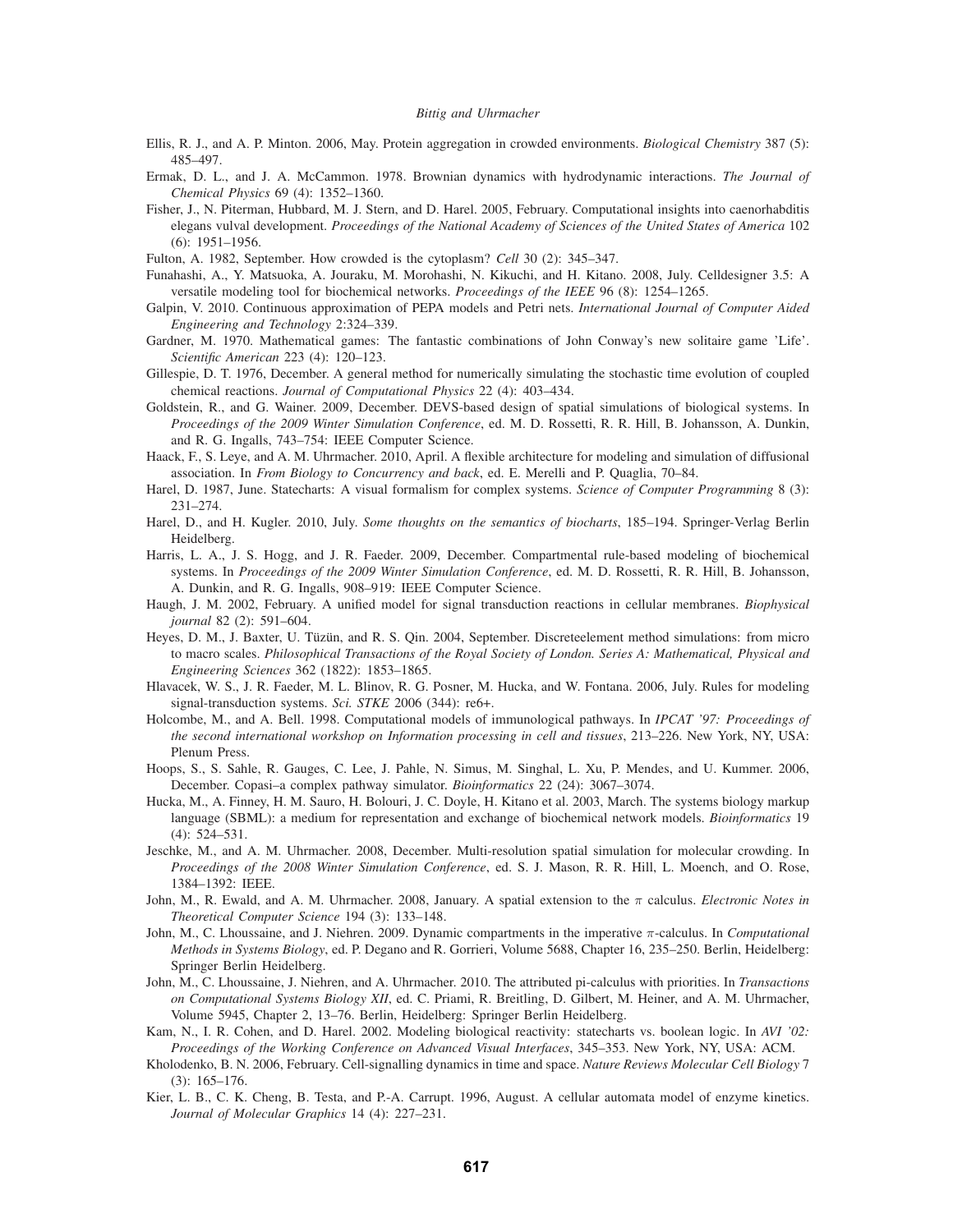- Kugler, H., A. Larjo, and D. Harel. 2010, July. Biocharts: a visual formalism for complex biological systems. *Journal of the Royal Society, Interface / the Royal Society* 7 (48): 1015–1024.
- Lai, X., S. Nikolov, O. Wolkenhauer, and J. Vera. 2009, August. A multi-level model accounting for the effects of jak2-stat5 signal modulation in erythropoiesis. *Computational Biology and Chemistry* 33 (4): 312–324.
- Li, J., W. Ge, J. Zhang, and M. Kwauk. 2005, June. Multi-scale compromise and multi-level correlation in complex systems. *Chemical Engineering Research and Design* 83 (6): 574–582.
- Materi, W., and D. S. Wishart. 2007, April. Computational systems biology in drug discovery and development: methods and applications. *Drug Discovery Today* 12 (7-8): 295–303.
- Maus, C. 2008. Component-based modelling of rna structure folding. In *Computational Methods in Systems Biology*, ed. M. Heiner and A. M. Uhrmacher, Volume 5307, Chapter 8, 44–62. Berlin, Heidelberg: Springer Berlin Heidelberg.
- Maus, C., M. John, M. Röhl, and A. Uhrmacher. 2008. Hierarchical modeling for computational biology. In *Formal Methods for Computational Systems Biology*, ed. M. Bernardo, P. Degano, and G. Zavattaro, Volume 5016 of *Lecture Notes in Computer Science*, Chapter 4, 81–124. Berlin, Heidelberg: Springer Berlin Heidelberg.
- Mazemondet, O., M. John, C. Maus, A. M. Uhrmacher, and A. Rolfs. 2009, December. Integrating diverse reaction types into stochastic models – a signaling pathway case study in the imperative pi-calculus. In *Proceedings of the 2009 Winter Simulation Conference*, ed. M. D. Rossetti, R. R. Hill, B. Johansson, A. Dunkin, and R. G. Ingalls, 932–943: IEEE Computer Science.

Milner, R. 1999, June. *Communicating and mobile systems: the pi-calculus*. Cambridge University Press.

- Möhring, M. 1996. Social science multilevel simulation with mimose. In Social Science Microsimulation, ed. K. G. Troizsch and Others, 282–306. Springer-Verlag Berlin.
- Moreira, J., and A. Deutsch. 2002. Cellular automaton models of tumor development: A critical review. *Advances in Complex Systems (ACS)* 5 (02): 247–267.
- Northrup, S. H., S. A. Allison, and J. A. McCammon. 1984. Brownian dynamics simulation of diffusion-influenced bimolecular reactions. *The Journal of Chemical Physics* 80 (4): 1517–1524.
- Pedersen, M., and G. Plotkin. 2010. A language for biochemical systems: Design and formal specification. In *Transactions on Computational Systems Biology XII*, ed. C. Priami, R. Breitling, D. Gilbert, M. Heiner, and A. M. Uhrmacher, Volume 5945, Chapter 3, 77–145. Berlin, Heidelberg: Springer Berlin Heidelberg.
- Priami, C. 1995, July. Stochastic π-calculus. *The Computer Journal* 38 (7): 578–589.
- Priami, C., and P. Quaglia. 2005, April. Beta binders for biological interactions. In *Computational Methods in Systems Biology*, 20–33. Springer Berlin Heidelberg.
- Recalde, L., S. Haddad, and M. Silva. 2007. Continuous petri nets: Expressive power and decidability issues. In *Automated Technology for Verification and Analysis*, ed. K. S. Namjoshi, T. Yoneda, T. Higashino, and Y. Okamura, Volume 4762 of *Lecture Notes in Computer Science*, Chapter 26, 362–377. Berlin, Heidelberg: Springer Berlin Heidelberg.
- Regev, A., E. M. Panina, W. Silverman, L. Cardelli, and E. Shapiro. 2004, September. Bioambients: an abstraction for biological compartments. *Theoretical Computer Science* 325 (1): 141–167.
- Regev, A., and E. Shapiro. 2004. The π-calculus as an abstraction for biomolecular systems. In *Modelling in Molecular Biology (Natural Computing Series)*, ed. G. Ciobanu and G. Rozenberg, 219–266. Springer.
- Schäfer, A. 2005. A calculus for shapes in time and space. In *Theoretical Aspects of Computing ICTAC 2004*, 463–477. Springer-Verlag Berlin Heidelberg.
- Schaff, J., C. C. Fink, B. Slepchenko, J. H. Carson, and L. M. Loew. 1997, September. A general computational framework for modeling cellular structure and function. *Biophysical Journal* 73 (3): 1135–1146.
- Schmidt, H., and M. Jirstrand. 2006, February. Systems biology toolbox for matlab: a computational platform for research in systems biology. *Bioinformatics* 22 (4): 514–515.
- Shimizu, T. S., S. V. Aksenov, and D. Bray. 2003, May. A spatially extended stochastic model of the bacterial chemotaxis signalling pathway. *Journal of Molecular Biology* 329 (2): 291–309.
- Slepchenko, B. M., J. C. Schaff, I. Macara, and L. M. Loew. 2003, November. Quantitative cell biology with the virtual cell. *Trends in cell biology* 13 (11): 570–576.
- Stefanek, A., M. Vigliotti, and J. T. Bradley. 2009, August. Spatial extension of stochastic pi calculus. In *8th Workshop on Process Algebra and Stochastically Timed Activities*, 109–117.
- Stundzia, A. B., and C. J. Lumsden. 1996, August. Stochastic simulation of coupled reaction-diffusion processes. *Journal of Computational Physics* 127 (1): 196–207.
- Takahashi, K., S. Arjunan, and M. Tomita. 2005, March. Space in systems biology of signaling pathways towards intracellular molecular crowding in silico. *FEBS Letters* 579 (8): 1783–1788.
- Takahashi, K., K. Kaizu, B. Hu, and M. Tomita. 2004, March. A multi-algorithm, multi-timescale method for cell simulation. *Bioinformatics* 20 (4): 538–546.
- Tilly, C. 1997. Micro, macro, or megrim? *Columbia University August 1997* (August).
- Uhrmacher, A. M., R. Ewald, M. John, C. Maus, M. Jeschke, and S. Biermann. 2007, December. Combining micro and macro-modeling in DEVS for computational biology. In *Proceedings of the 2007 Winter Simulation Conference*,